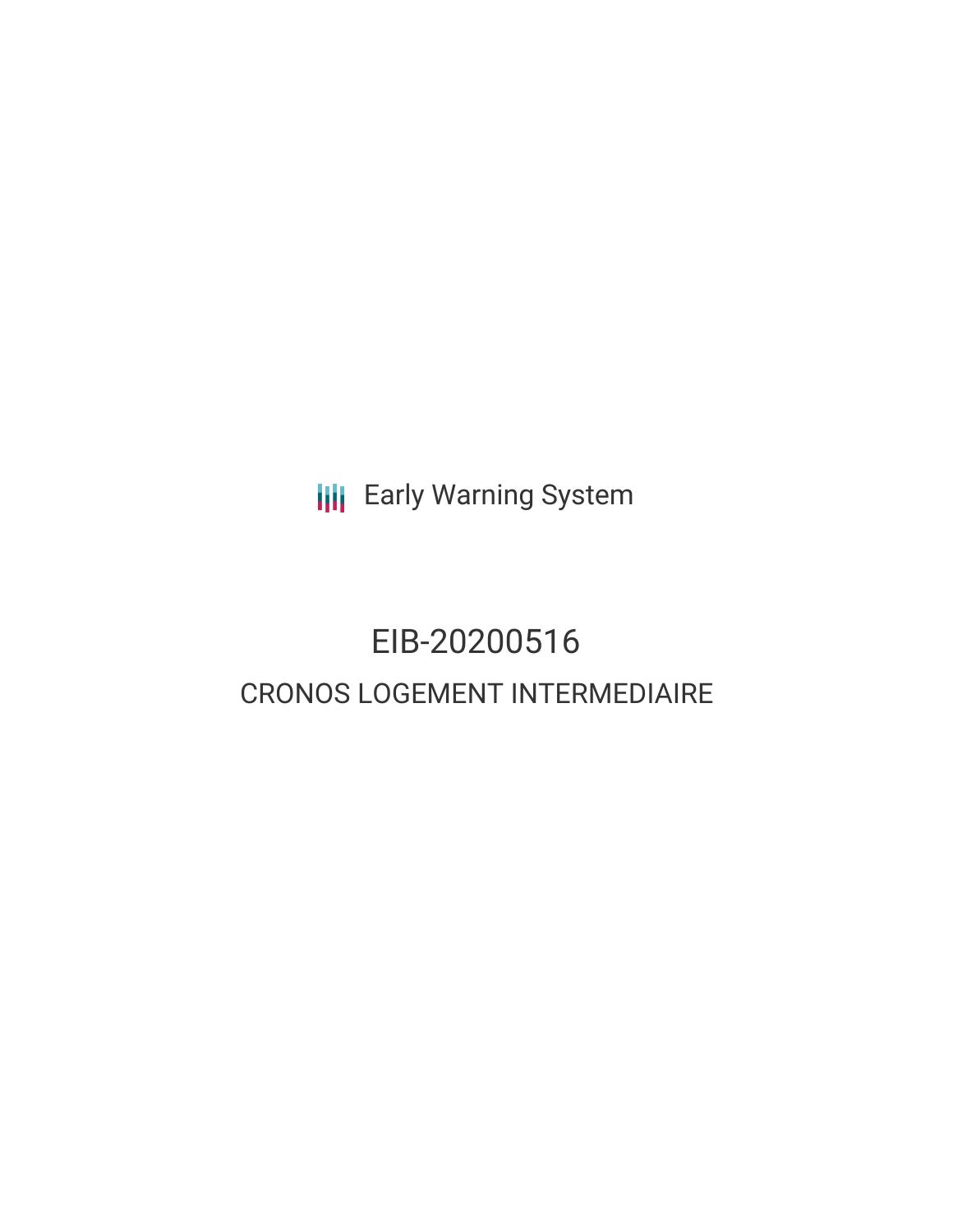

#### **Quick Facts**

| <b>Countries</b>               | France                         |
|--------------------------------|--------------------------------|
| <b>Financial Institutions</b>  | European Investment Bank (EIB) |
| <b>Status</b>                  | Proposed                       |
| <b>Bank Risk Rating</b>        | U                              |
| <b>Borrower</b>                | IN'LI                          |
| <b>Sectors</b>                 | Construction, Infrastructure   |
| <b>Investment Type(s)</b>      | Loan                           |
| <b>Investment Amount (USD)</b> | \$234.27 million               |
| <b>Loan Amount (USD)</b>       | \$234.27 million               |
| <b>Project Cost (USD)</b>      | \$571.40 million               |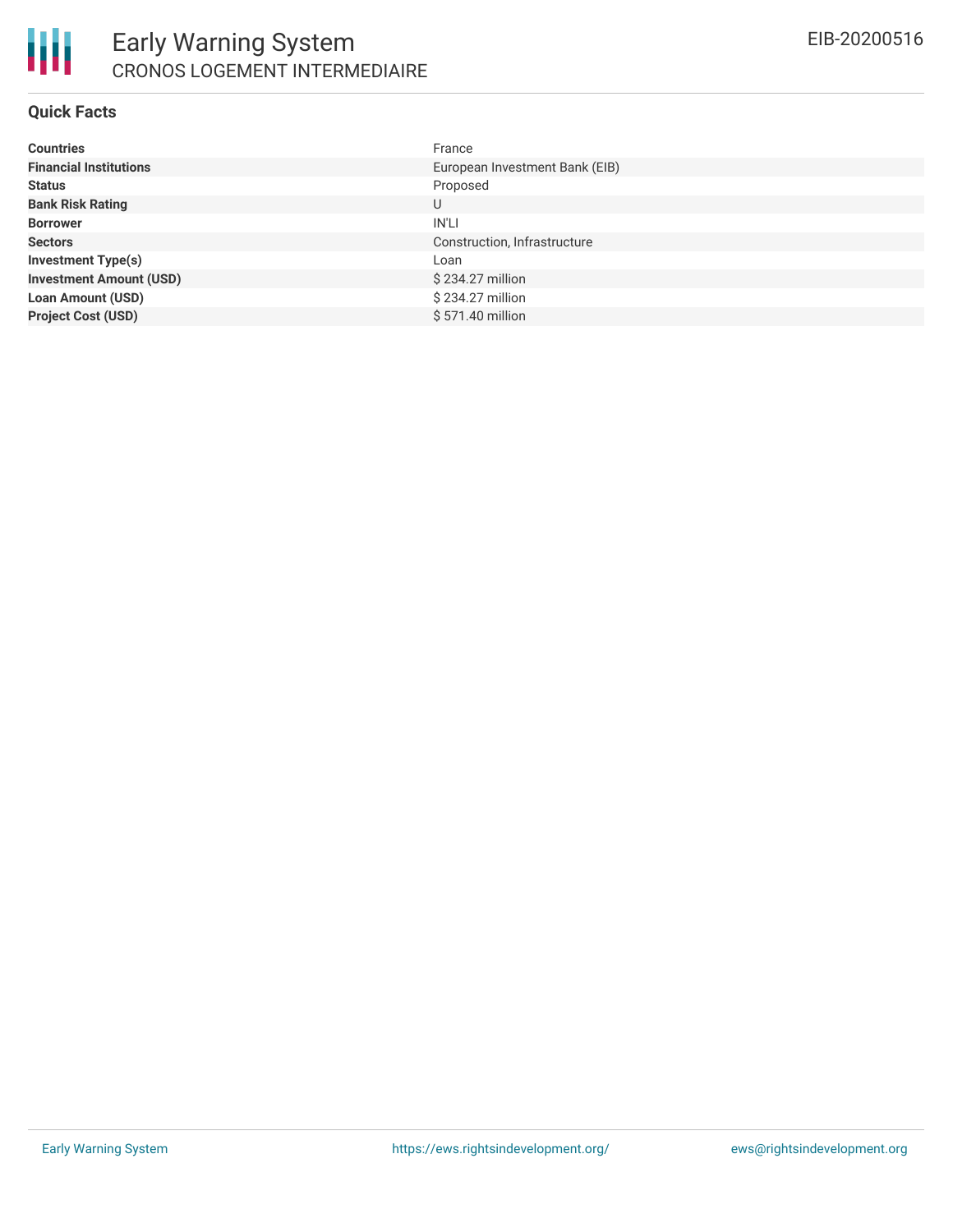

# Early Warning System CRONOS LOGEMENT INTERMEDIAIRE

### **Project Description**

The project will be financing of a programme of construction of 2000 affordable housing units in the region Ile-de-France in France by the private entity FONCIERE CRONOS founded by IN'LI. It will support construction of housing units which will conform to RT2012 (the French energy efficiency regulation for buildings); therefore, this project will have a positive impact on the achievement of France's national energy efficiency targets.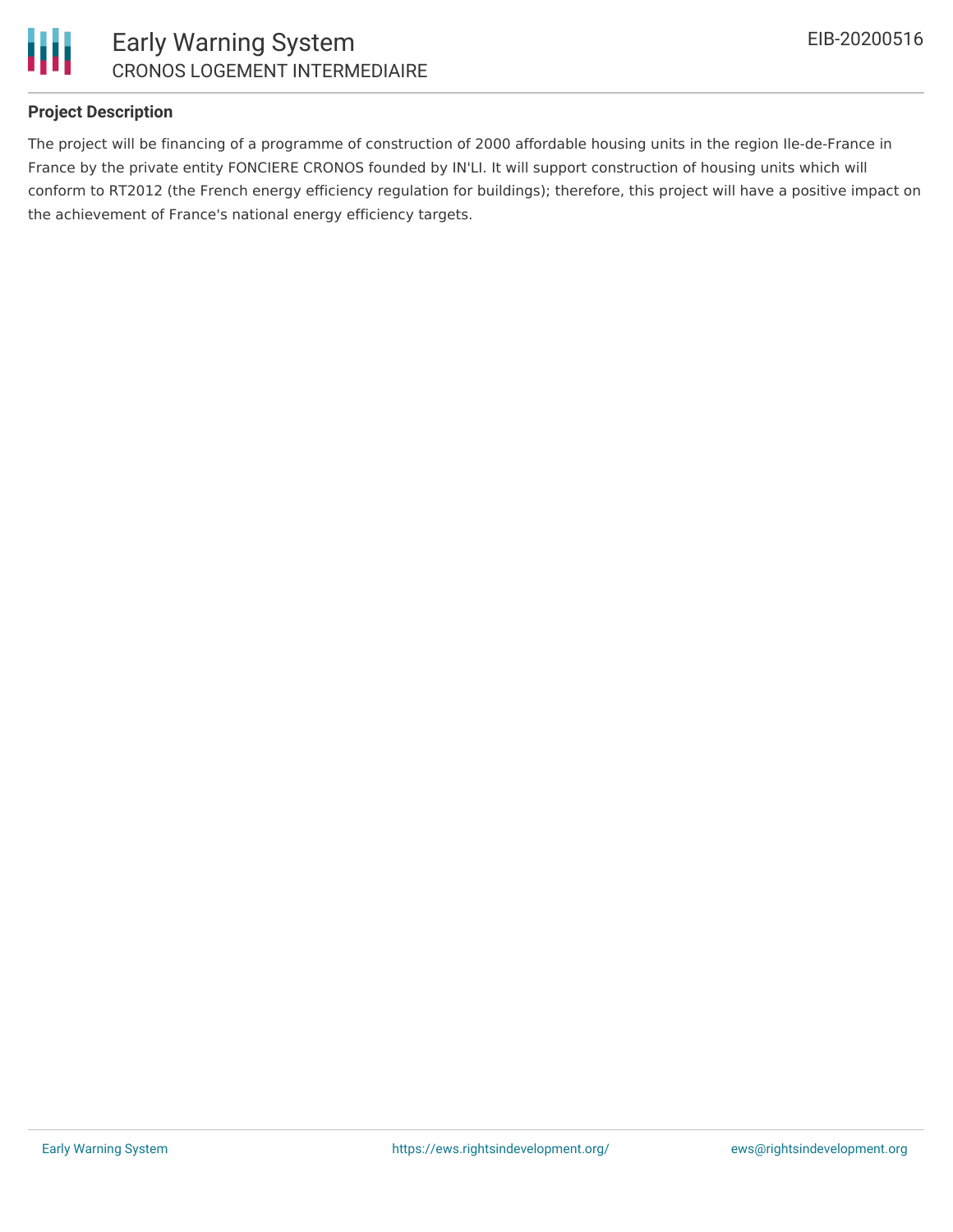

# Early Warning System CRONOS LOGEMENT INTERMEDIAIRE

#### **Investment Description**

European Investment Bank (EIB)